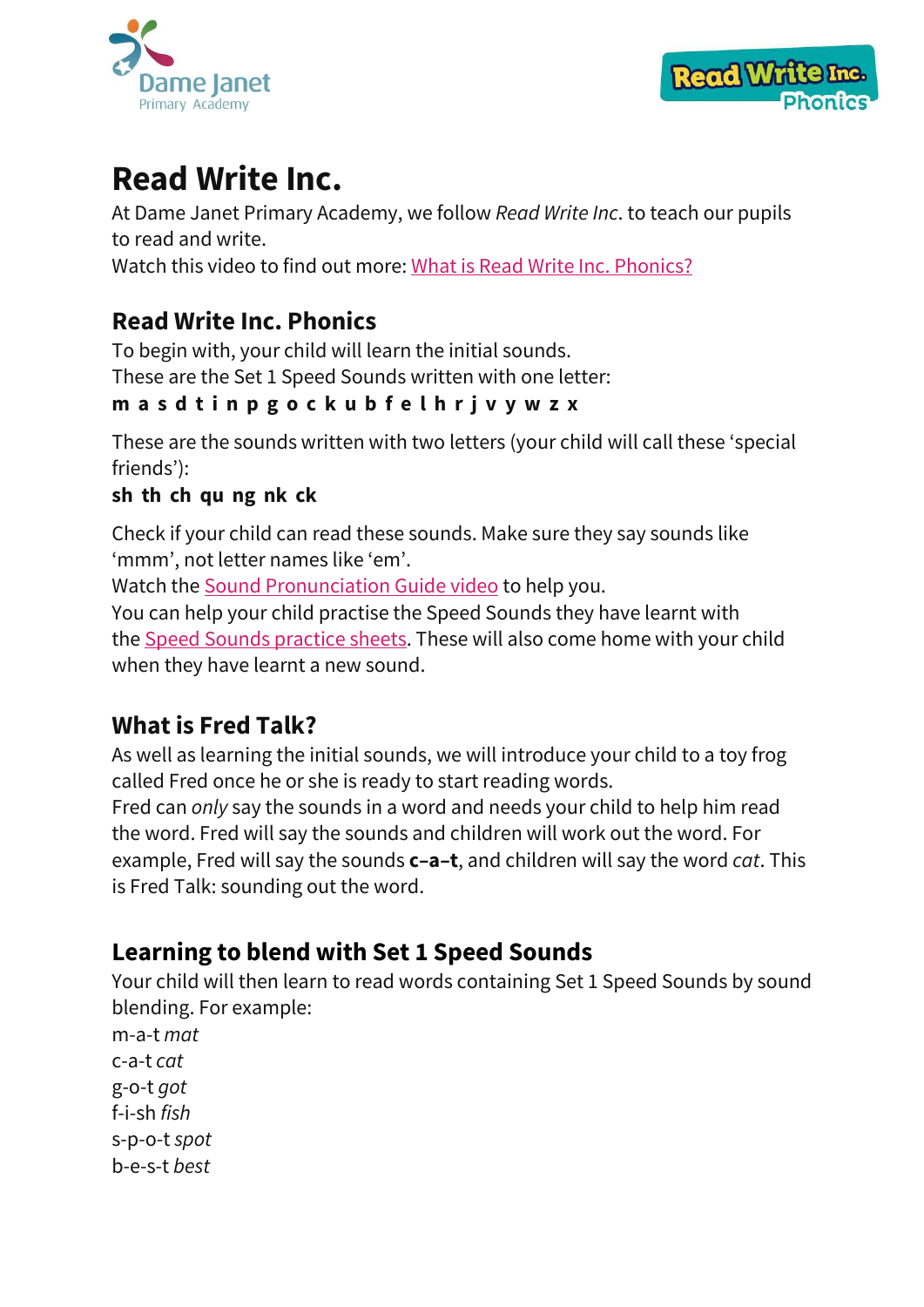



If your child is learning to sound blend, watch the Sound [Blending](https://www.youtube.com/watch?v=MNyFikwNQTg) video for tips on how to support them.

## **Learning Set 2 Speed Sounds**

After your child can recognise the Set 1 Sounds and blend sounds into words, they will learn Set 2 Sounds. These are the Set 2 Speed Sounds: **ay ee igh ow (as in** *blow***) oo (as in** *zoo***)** *oo* **(as in** *look***) ar or air ir ou (as in** *out***) oy** Check if your child can read these sounds. If your child is learning the Set 2 Speed Sounds, you could help them to:

- Complete the Speed Sounds [practice](https://home.oxfordowl.co.uk/reading/reading-schemes-oxford-levels/read-write-inc-phonics-guide/#set2ssps) sheets for the Speed Sounds they have learnt. These will also be sent home as and when your child learns the sound.
- Read these free **[eBooks](https://www.oxfordowl.co.uk/home/reading-site/find-a-book/library-page?view=image&query=&type=book&age_group=&level=&level_select=&book_type=&series=Read+Write+Inc.)** at Red Ditty level, then Green level and then Purple level, in order. We recommend children read each eBook three times, as they would at school: once to read the words correctly, a second time with more fluency, and a third time in a 'storyteller voice' that shows their understanding.

#### **Learning Set 3 Speed Sounds**

After Ser 2 sounds are secure, your child will then learn Set 3 Sounds. These are Set 3 Speed Sounds: **ea** (as in *tea*) **oi** (as in *spoil*) **a–e** (as in *cake*) **i–e** (as in *smile*) **o–e** (as in *home*) **u–e** (as in *huge*) **aw** (as in *yawn*) **are** (as in *care*) **ur** (as in *nurse*) **er** (as in *letter*) **ow** (as in *brown*) **ai** (as in *snail*) **oa** (as in *goat*) **ew** (as in *chew*) **ire** (as in *fire*) **ear** (as in *hear*)

**ure** (as in *pure*)